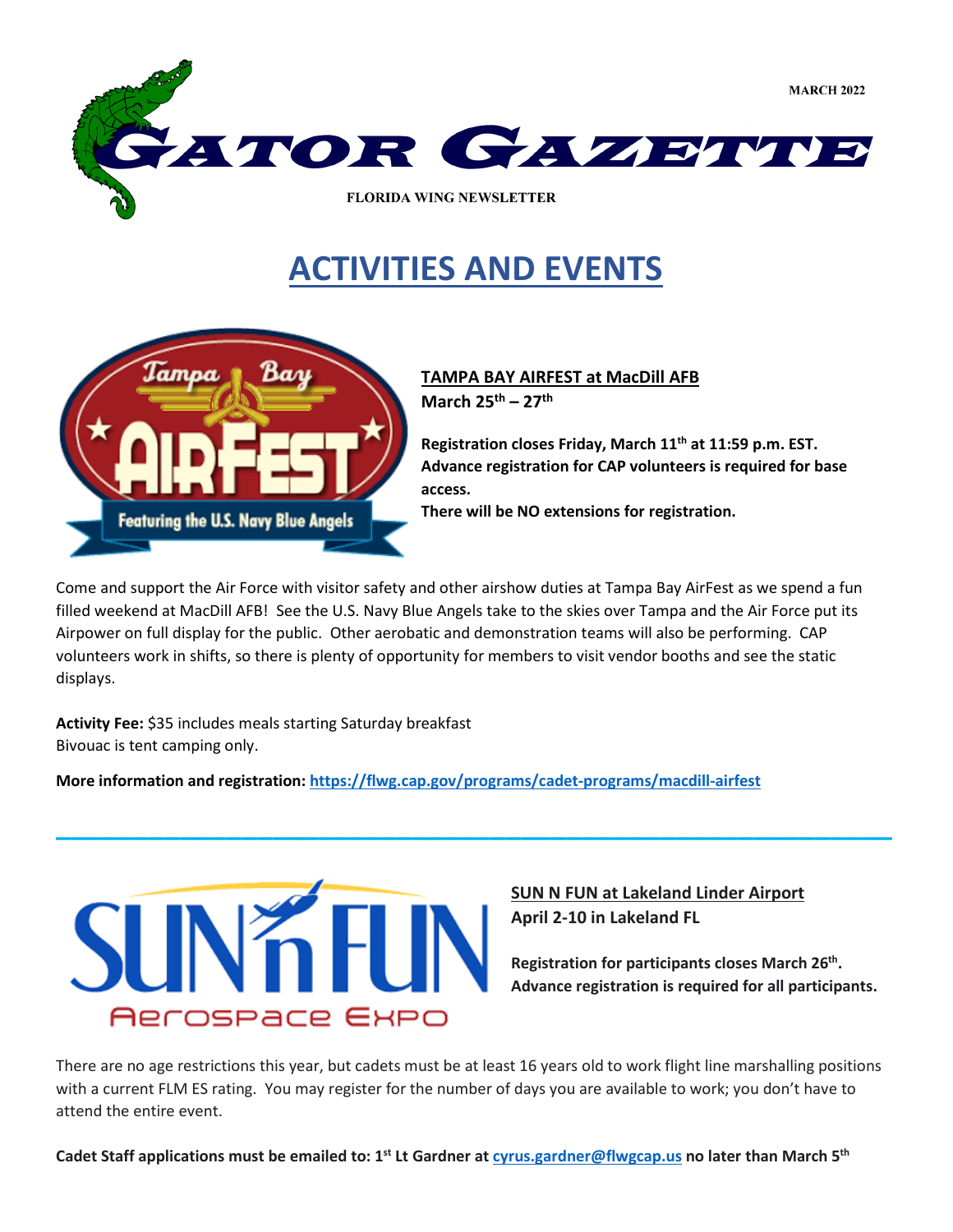Register TODAY to be a volunteer to support this amazing airshow! You don't want to miss this one! As in the past, Florida Wing will play a vital role throughout this amazing airshow. Members who volunteer at the airshow will work in various capacities, but our teams work in shifts so there is plenty of time to enjoy the exhibits and participate in some of the free workshops.

#### **Activity fee:** none

**Bivouac (tent camping only) fee:** \$35 includes all meals Tuesday evening through Sunday lunch. Bivouac space is limited. Reservations will be accepted in the order received.

Lunch will be provided for all registered participants by Sun n Fun. If you are not participating in the bivouac, you will be responsible for your own breakfast and supper (bring your own or purchase from vendors.)

**\_\_\_\_\_\_\_\_\_\_\_\_\_\_\_\_\_\_\_\_\_\_\_\_\_\_\_\_\_\_\_\_\_\_\_\_\_\_\_\_\_\_\_\_\_\_\_\_\_\_\_\_\_**

### **More information and registration: [https://flwg.cap.gov/programs/cadet-programs/sun-n-fun](https://flwg.cap.gov/programs/cadet-programs/sun-n-fun?fbclid=IwAR2IoX-a88mNWpq8dhE3UMfKbMF58BcAGizUUPII4cCAA0PnBo4y6_8nDDc)**



### **Summer Encampment at Camp Blanding Joint Training Center July 7-16 2022, Staff July 9 -16 2022, Students**

 Commander: Captain Thomas McMahon Deputy Commander of Support: Captain Jack Duich Commandant of Cadets: Captain Amon Russell

Cadet Commander: Cadet Major Anya Kratz

**Applications are open for cadet and senior staff positions and student registration is also open for the Florida Wing 2022 Summer Encampment.**

#### **DEADLINES**

- 15 MAR 2021 Senior Cadet Staff applications (Squadron Commanders and Above)
- 08 APR 2021 All Cadet and senior member staff applications due
- 31 MAY 2021 First Time Cadet Applications and encampment fee payment
- 31 MAY 2021 Cadet & Senior staff activity fee payment due
- 30 AUG 2022 Refund requests due

#### **For more information, forms, and registration:**

**<https://flwg.cap.gov/programs/cadet-programs/flwg-summer-encampment>**

**For more information and application procedures for the Cadet Encampment Assistance Program (CEAP), please visit: <https://www.gocivilairpatrol.com/programs/cadets/newcadet/ceap>**

**\_\_\_\_\_\_\_\_\_\_\_\_\_\_\_\_\_\_\_\_\_\_\_\_\_\_\_\_\_\_\_\_\_\_\_\_\_\_\_\_\_\_\_\_\_\_\_\_\_\_\_\_\_\_**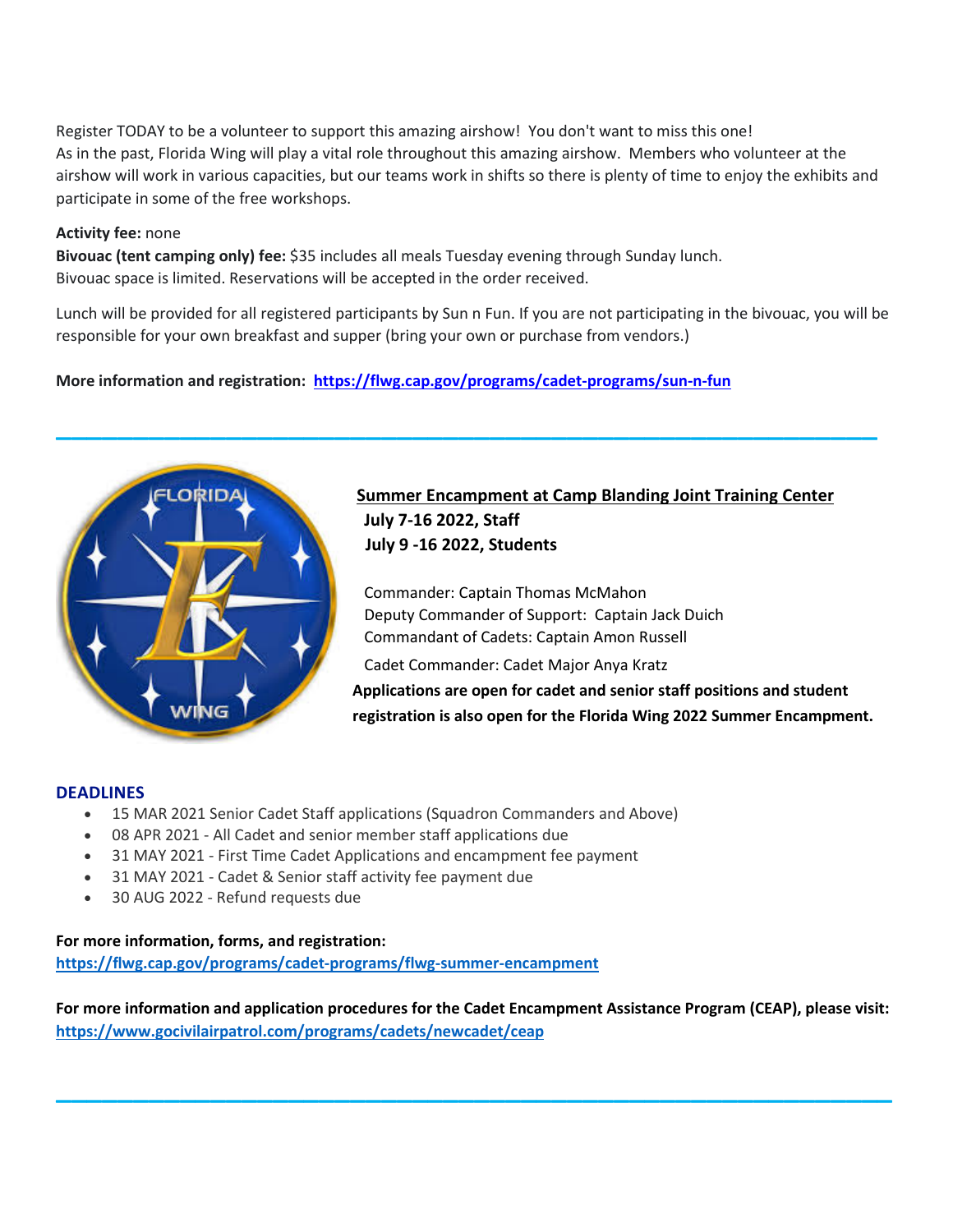# **SAVE THE DATES**

May 6-8: Up, Up, and Away – Balloon Festival at Lakeland Linder Airport/Sun n Fun May 13-14: Florida Leadership Academy (FLA), Elks Youth Camp, Umatilla May 21-22: Space Coast Airshow, Titusville May 21-22: Check Pilot School, Lakeland Linder Airport

June 15-19: Florida Wing Conference with pre-conference courses, Tampa

July 7 – 16: Summer Encampment, Camp Blanding Joint Training Center, Starke July 7 – 16: Florida Emergency Services Academy, Camp Blanding Joint Training Center, Starke July 24-30: Cyber Camp, Port St Lucie

August 25-27: CAP National Conference, Lexington, KY August 26-28: Color Guard Academy, Elks Youth Camp, Umatilla

## **AEROSPACE**

**\_\_\_\_\_\_\_\_\_\_\_\_\_\_\_\_\_\_\_\_\_\_\_\_\_\_\_\_\_\_\_\_\_\_\_\_\_\_\_\_\_\_\_\_\_\_\_\_\_\_\_\_\_\_**

### **AIR FORCE GAMING SURVEY**

I am excited to announce that we are exploring a partnership with Air Force Gaming, the official gaming platform of the U.S. Air Force, to bring gaming tournaments to Civil Air Patrol! The U.S. military already recognizes the benefits of tournament gaming and is embracing it as a social and potentially educational activity for active duty soldiers, and we feel CAP cadets and senior members should be able to participate and benefit as well.

We have been in some very positive discussions with Air Force Gaming to create a beta test for the platform here in FL Wing. Based on how this goes and the lessons learned, our hope is to then roll this out as a National initiative for all of CAP's volunteer airmen!

**One of the first steps is to get feedback from you, our members. With this in mind, please complete the attached 10-question survey no later than 17:00 on Sunday, March 6th.** 

### <https://www.surveymonkey.com/r/XDWJJTZ>

Thank you very much for your cooperation and we look forward to receiving your responses. We will then keep you updated on the progress as we move forward with this exciting new activity for our organization!

**\_\_\_\_\_\_\_\_\_\_\_\_\_\_\_\_\_\_\_\_\_\_\_\_\_\_\_\_\_\_\_\_\_\_\_\_\_\_\_\_\_\_\_\_\_\_\_\_\_\_\_\_\_**

**Capt. Brian A. Collins Director, Aerospace Education-Florida Wing**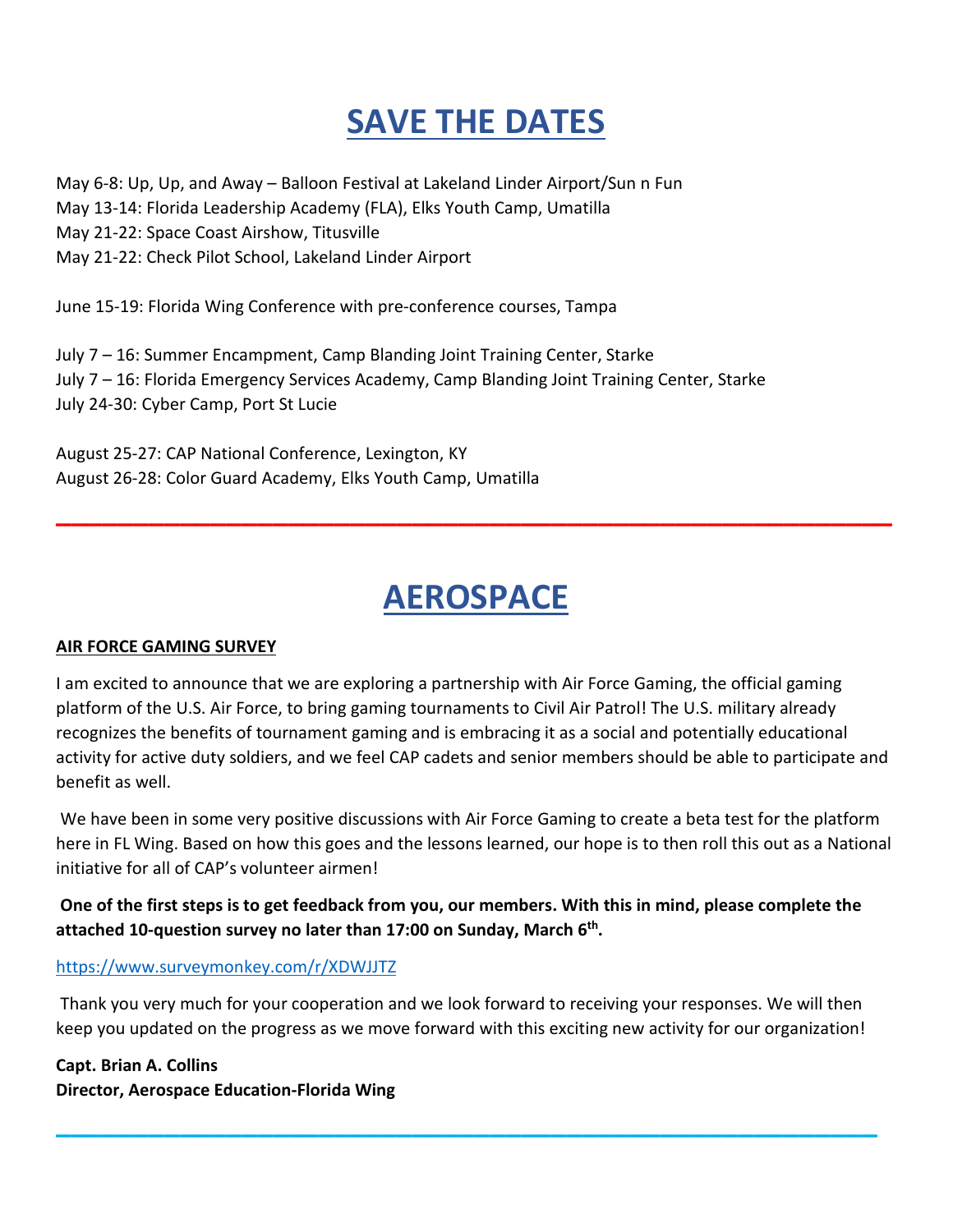

### **National High-Altitude Balloon Challenge**

Registration for the Aerospace Education team's second National High-Altitude Balloon Challenge is now open, giving every CAP composite or cadet squadron the option to participate.

No registration fee for cadet teams with a top prize of \$5000 for the winning squadron. Registration deadline is April 30th.

**Details on the STEM-based competition are available [here.](https://r20.rs6.net/tn.jsp?f=001ldplvzwm7_L01bOarZJWCI_W4w24UZQZ7mo_BXOpmtj2xlnL0YWGK42k2HIiBvJ1MoKtBeiwlBCTvXPmKrYfnOCTxwtTB0-o6VHxUZxdZVgKwn70meb-5j-9-6UqykJaQEWPXR5zw5fNqFS4qP7cqZThyck6PmDqhdA66AtFgrNtMeb45FGqkPMtRlytc6C3VlkFUscRQnKT_8eqpXs5s0Y4ER_X8hI09S7DAJGUPF32LFSeVJsV20IPY7ZZ3MIROMAxZCkBphUFRjLpPbcraw==&c=xyjZhsdQ27QVfTgWiWLUKVfk3j-vJE21O425o3cJFO3SpM8-zAAVQA==&ch=Jg0Pw-gWZys4BfZ7tCsbmOT2bb29yq1_KDMJqlNqAvpZ3FcdxXQqqg==)**

## **CADET PROGRAMS**

**\_\_\_\_\_\_\_\_\_\_\_\_\_\_\_\_\_\_\_\_\_\_\_\_\_\_\_\_\_\_\_\_\_\_\_\_\_\_\_\_\_\_\_\_\_\_\_\_\_\_**

#### **ACTIVITY DIRECTOR NEEDED**

Florida Wing Cadet Programs is looking for a director for the spring FLA being held May 13 – 15 at the Florida Elks Youth Camp in Umatilla FL.

Ideal applicants will have some experience with FLA and hold at least a senior rating in the cadet programs specifically track. Applications should include a cover letter and a CAP resume. Please send applications to annmarie.kozloski@flwg.cap.gov

**\_\_\_\_\_\_\_\_\_\_\_\_\_\_\_\_\_\_\_\_\_\_\_\_\_\_\_\_\_\_\_\_\_\_\_\_\_\_\_\_\_\_\_\_\_\_\_\_\_\_\_\_\_\_**

Application deadline is March 14<sup>th</sup>.

#### **CADET HONOR SOCIETY**

The Cadet Honor Society is looking for cadets who consistently score 90% or better on Civil Air Patrol Leadership and Aerospace tests! Does this sound like you? If so, we want you to apply! Think you might have qualified from past testing? We want you to apply too! All scores will be considered for retroactive induction! The higher you excel in testing the better the benefits. And of course, bragging rights!

**Application information can be found on the Florida Wing website at the following link:** 

**<https://flwg.cap.gov/programs/cadet-programs/cadet-honor-society>**

Don't delay your application any further and be part of an elite group of Florida Wing cadets!

Questions? Do not hesitate to contact the CHS Administrator, Lt Col Danielle DeAngelo, a[t CHSadmin@flwg.us](mailto:CHSadmin@flwg.us)

**\_\_\_\_\_\_\_\_\_\_\_\_\_\_\_\_\_\_\_\_\_\_\_\_\_\_\_\_\_\_\_\_\_\_\_\_\_\_\_\_\_\_\_\_\_\_\_\_\_\_\_\_\_\_**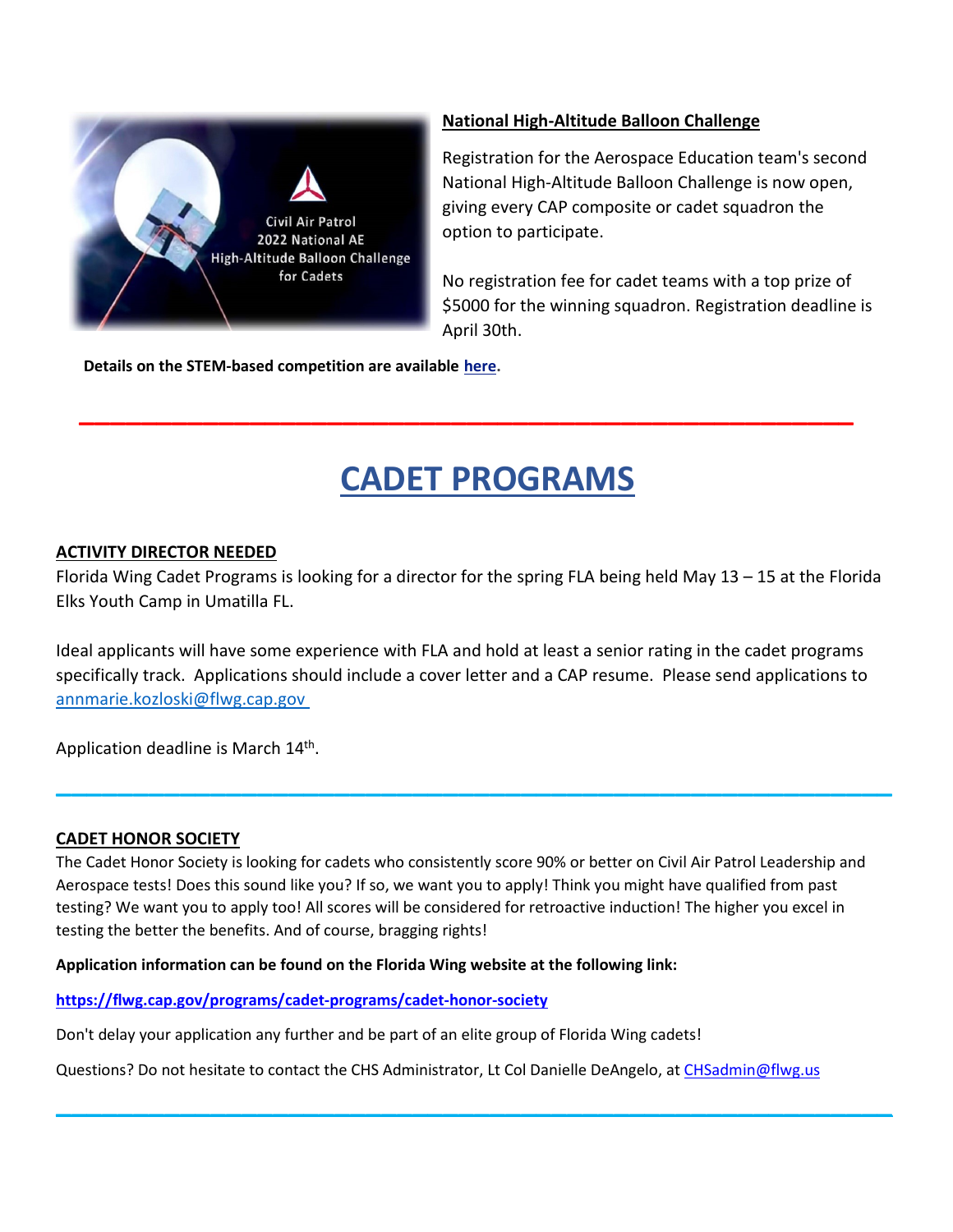#### **FLWG Executive Leadership Program**

The FLWG Executive Leadership Program (ELP) is a new program originally proposed by the FLWG CAC designed to give Cadet Officers who are cadet captains or above and have extensive CAP experience the opportunity to serve in higherlevel staff positions to develop their leadership skills. Cadets will be paired with a mentor from their selected directorate and will serve in a support role to learn about the directorate by completing staff assignments.

Directorates currently participating in the Executive Leadership Program include: Safety Logistics (FLWG/A4) Cadet Programs (FLWG/A5CP) Aerospace Education (FLWG/A5AE) Operations / Emergency Services (FLWG/A3) Public Affairs (FLWG/A6PA) **For more information and application link: [https://flwg.cap.gov/programs/cadet-programs/cadet-executive](https://flwg.cap.gov/programs/cadet-programs/cadet-executive-leadership-program)[leadership-program](https://flwg.cap.gov/programs/cadet-programs/cadet-executive-leadership-program)**

# **EMERGENCY SERVICES**

**\_\_\_\_\_\_\_\_\_\_\_\_\_\_\_\_\_\_\_\_\_\_\_\_\_\_\_\_\_\_\_\_\_\_\_\_\_\_\_\_\_\_\_\_\_\_\_\_\_\_\_\_\_\_**

#### **A3 STAFF UPDATE**

Please join me in saying thank you to Lt Col George Schaefer for his many years of dedicated service as the Deputy Chief of Staff A3. Lt Col Schaefer has been, and will continue to be, a valuable member to Florida Wing. Effective today, Lt Col Schaefer will be taking a much-deserved break and will be transitioning to the position of FLWG Assistant Director of Operations.

Please join me in congratulating Capt Greg Becker as the Deputy Chief of Staff A3. Capt Becker brings with him a wealth of knowledge from his professional career and his CAP career. Capt Becker has completed his level III. In addition, he holds a master rating in communications, and senior ratings in safety, emergency services, operations, and aerospace.

Please join me in congratulating Lt Col Larry Fernald as the FLWG Director of Operations. Lt Col Fernald has an outstanding professional and CAP career, and he has been the Wing AMO for many years. Lt Col Fernald has completed his Level III and holds a Senior rating in standards and evaluations.

Please join me in congratulating Capt Cesar Hernandez as the primary FLWG Aircraft Maintenance Officer. He holds a senior rating in aerospace and a technician rating in emergency services and operations.

Please join me in congratulating Lt Col John Aden as the coordinator for the FLWG Glider program. He has worked as the Group 3 Cadet Orientation Flight Coordinator for the last couple of years. He holds senior ratings in operations and command.

**\_\_\_\_\_\_\_\_\_\_\_\_\_\_\_\_\_\_\_\_\_\_\_\_\_\_\_\_\_\_\_\_\_\_\_\_\_\_\_\_\_\_\_\_\_\_\_\_\_\_\_\_\_\_**

**Maj Daia Jung Florida Wing Chief of Staff**